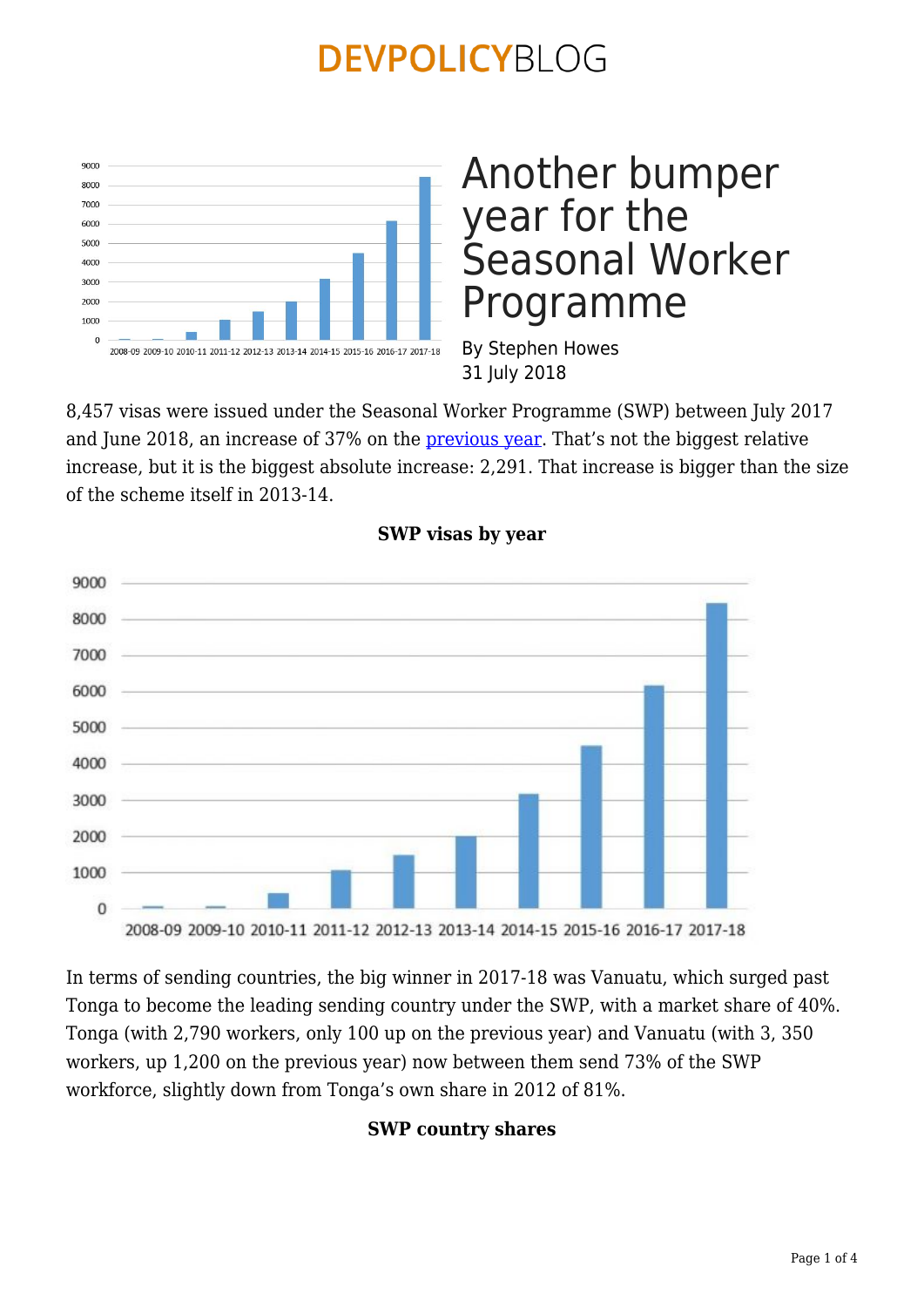

No other

country sends workers in the thousands, but Timor-Leste – whose numbers almost doubled – is getting close, with 914 visas in 2017-18. Samoa is in fourth place followed by Kiribati, Fiji, Solomon Islands and PNG.

#### **SWP visas by the smaller sending countries**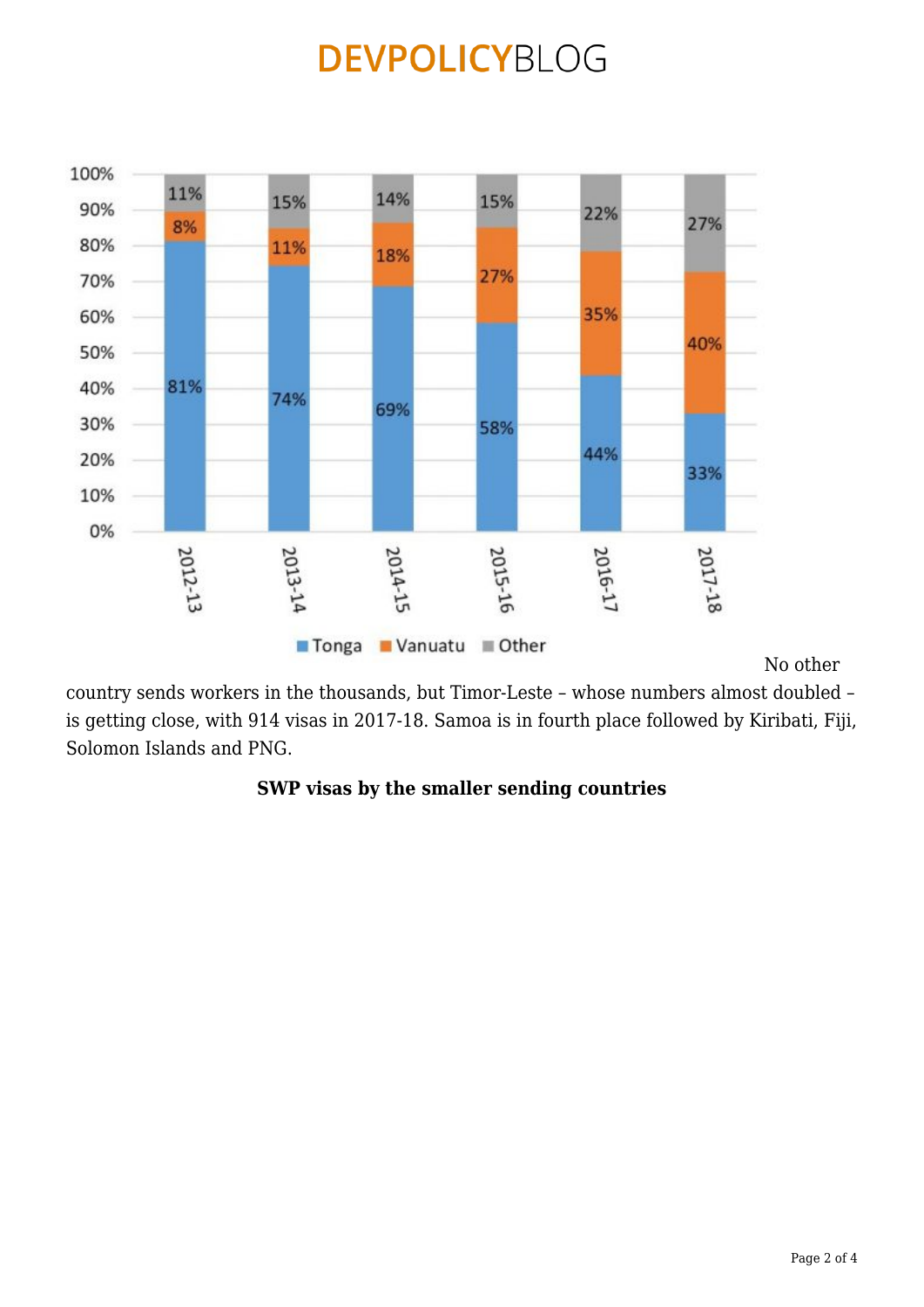

At the current rate of growth, one would expect the Australian SWP to exceed New Zealand's equivalent, the Recognised Seasonal Employer Scheme (RSE), by next year, as the latter is capped at [11,100](https://www.radionz.co.nz/international/pacific-news/356985/kiwifruit-body-wants-more-rse-workers). There it still a long way to catch up with the number of backpackers working on Australian farms (estimated at about 40,000) but the SWP trajectory is certainly positive, and the growth rate much faster than I expected.

The capacity of the SWP to expand so rapidly would, one think, put paid to the calls for a new ["agricultural visa"](https://devpolicy.org/asia-or-pacific-where-we-will-source-agricultural-labour-20180521/), since clearly we already have one, or two in fact, with the SWP able to meet seasonal agricultural needs, and the new [Pacific Labour Scheme](https://devpolicy.org/labour-mobility-win-australia-and-the-pacific-20180703/) able to meet nonseasonal agricultural needs.

In Tonga, the number of workers participating in both the Australian SWP and the NZ RSE has reached an impressive 13% of the eligible sending population (those aged 20-45). If every participating country sent that proportion of workers, there would be over 500,000 workers under the two schemes, a number way in excess of current demand. And there is no reason to think that 13% is the saturation point: there are still entire villages in Tonga that are not participating in the scheme.

The share of women in the SWP remains stubbornly fixed at 14%. One bright spot on the gender front is the rise of Timor-Leste, whose share of female workers – at 32% – is twice that of the next highest. If Timor-Leste numbers continue to grow rapidly, it will be good both for the SWP as a whole, and specifically for gender equity.